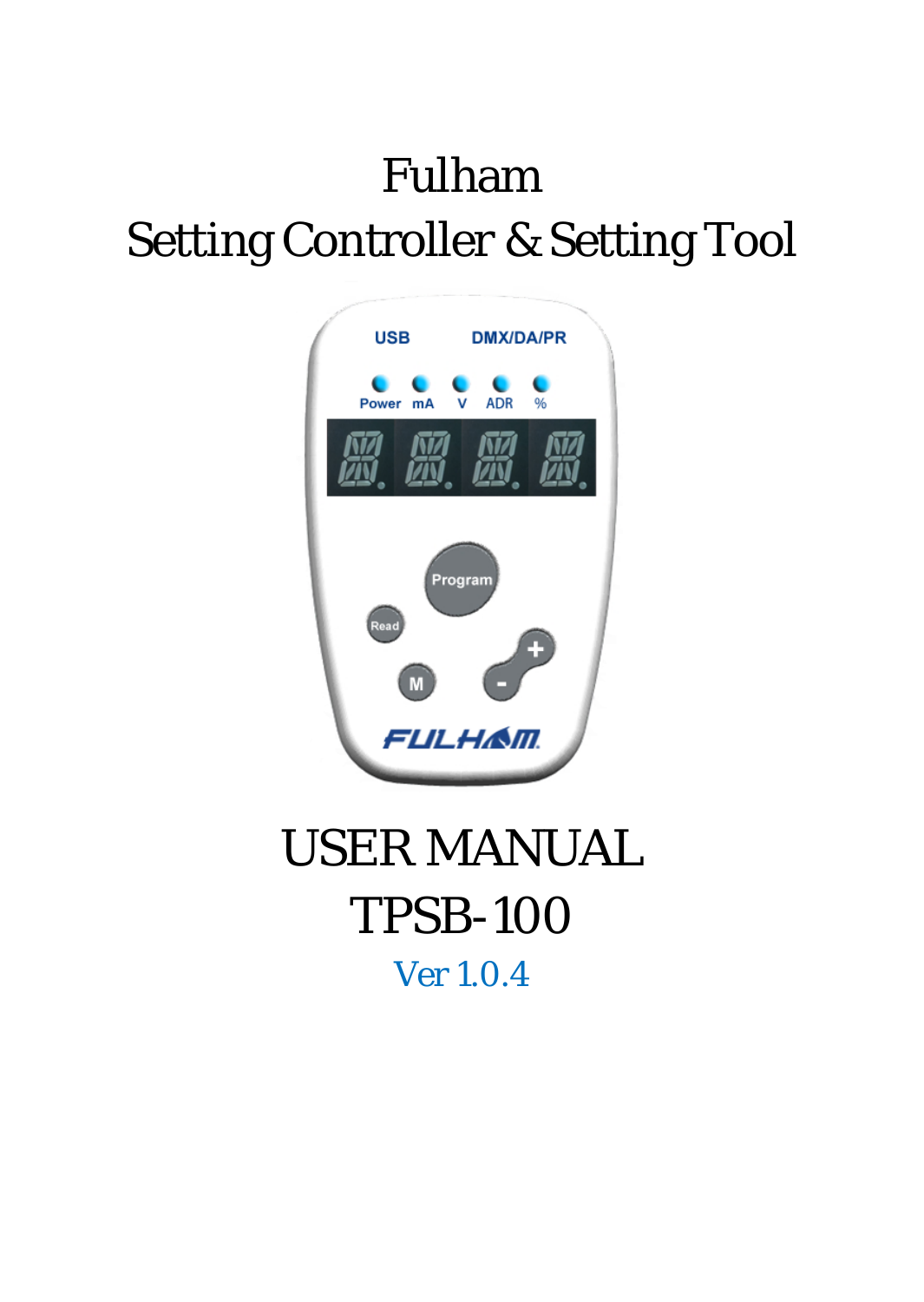## **Contents**

| 1. |     |                                                   |  |
|----|-----|---------------------------------------------------|--|
|    | 1.1 |                                                   |  |
|    | 1.2 | Setting Controller Hardware Parts & Connections 3 |  |
|    | 1.3 | Host PC Hardware & Software Requirements5         |  |
| 2. |     |                                                   |  |
|    | 2.1 |                                                   |  |
|    | 2.2 |                                                   |  |
| 3. |     |                                                   |  |
|    | 3.1 |                                                   |  |
|    | 3.2 | FULL MODE operation - all features setting 9      |  |
|    | 3.3 | Operation Modes Alternating Diagram 10            |  |
|    | 3.4 |                                                   |  |
|    | 3.5 |                                                   |  |
|    | 3.6 |                                                   |  |
|    | 3.7 |                                                   |  |
| 4. |     | How to use the Setting Tool PC Software12         |  |
| 5. |     |                                                   |  |
| 6. |     |                                                   |  |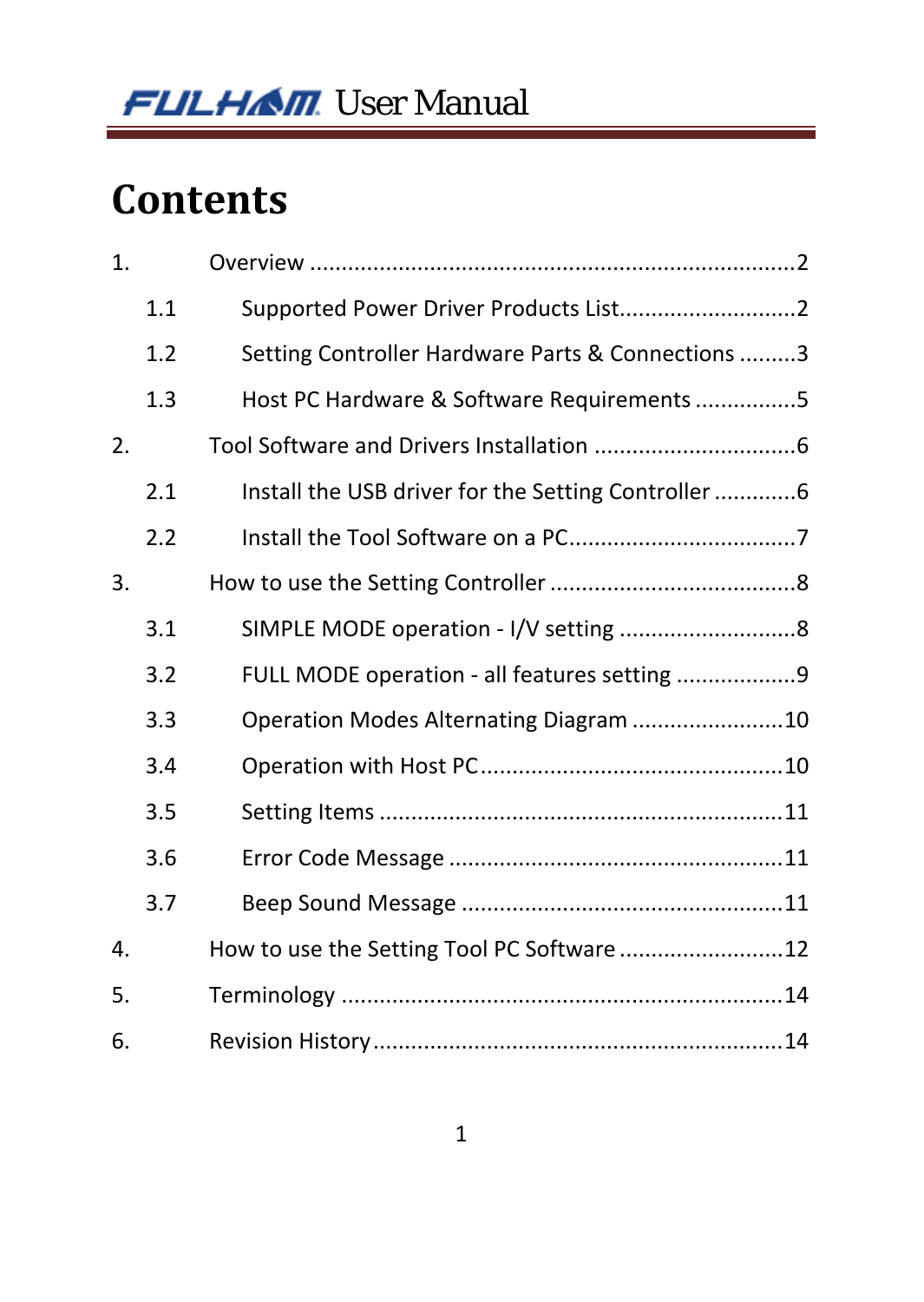#### **1. Overview**

The Setting Controller & Setting Tool Software is designed for configuring the parameters of Fulham LED drivers. The tool set is an easy to use smart system that consists of a USB Programming Setting Controller, and the Fulham Setting Tool which is a Windows based PC software. It is designed for various field applications of lighting systems. With the configuration tool, lighting solutions manufacturers are allowed to batch set power parameters with factory settings in mass production under the high efficiency 'Auto Program' mode. Also end users can tune the parameters of FULHAM LED drivers for their dedicated applications with this powerful Setting Controller.

#### **1.1 Supported Power Driver Products List**

- √ T1M1UNV105P‐40E
- √ T1M1UNV105P‐40F
- √ T1M1UNV105P‐60E
- √ T1M1UNV105P‐60F
- √ T1A1UNV105P‐40E
- √ T1A1UNV105P‐60E

Note: the list is continuously updated with new product types supported.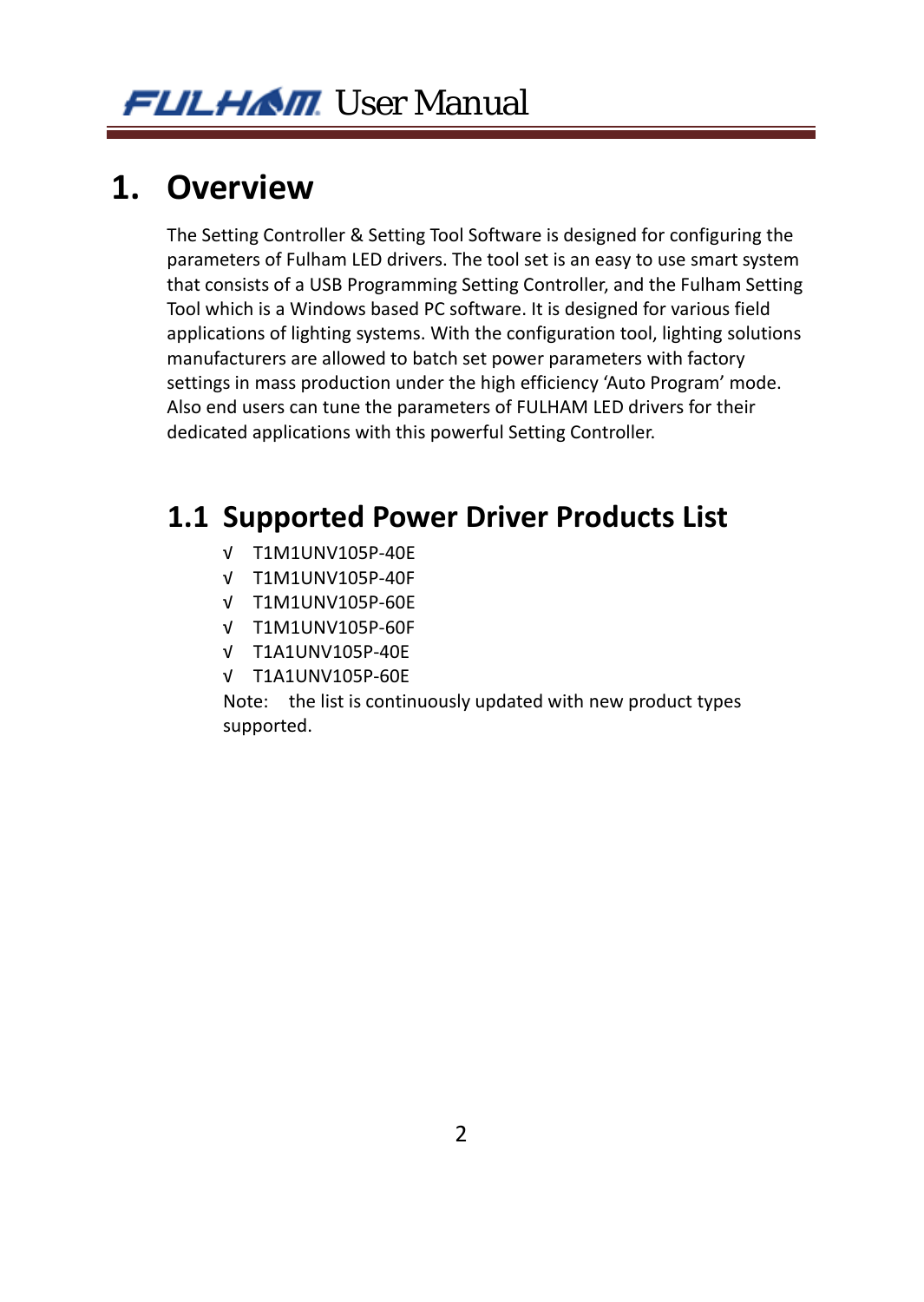#### **1.2 Setting Controller Hardware Parts &**

#### **Connections**

The setting controller:



The entire setting system hardware consists of a setting controller and other accessories:

- √ FULHAM Setting Controller TPSB‐100
- √ USB 2.0 Cable A‐type to Mini B type

√ Programming Wire of 3.5mm head to 2‐Pin header with 3.5mm pitch

√ Programming Wire of 3.5mm head to 2‐Pin header with 5.0mm pitch

√ AC/DC power adapter 5v 1A for standalone operations.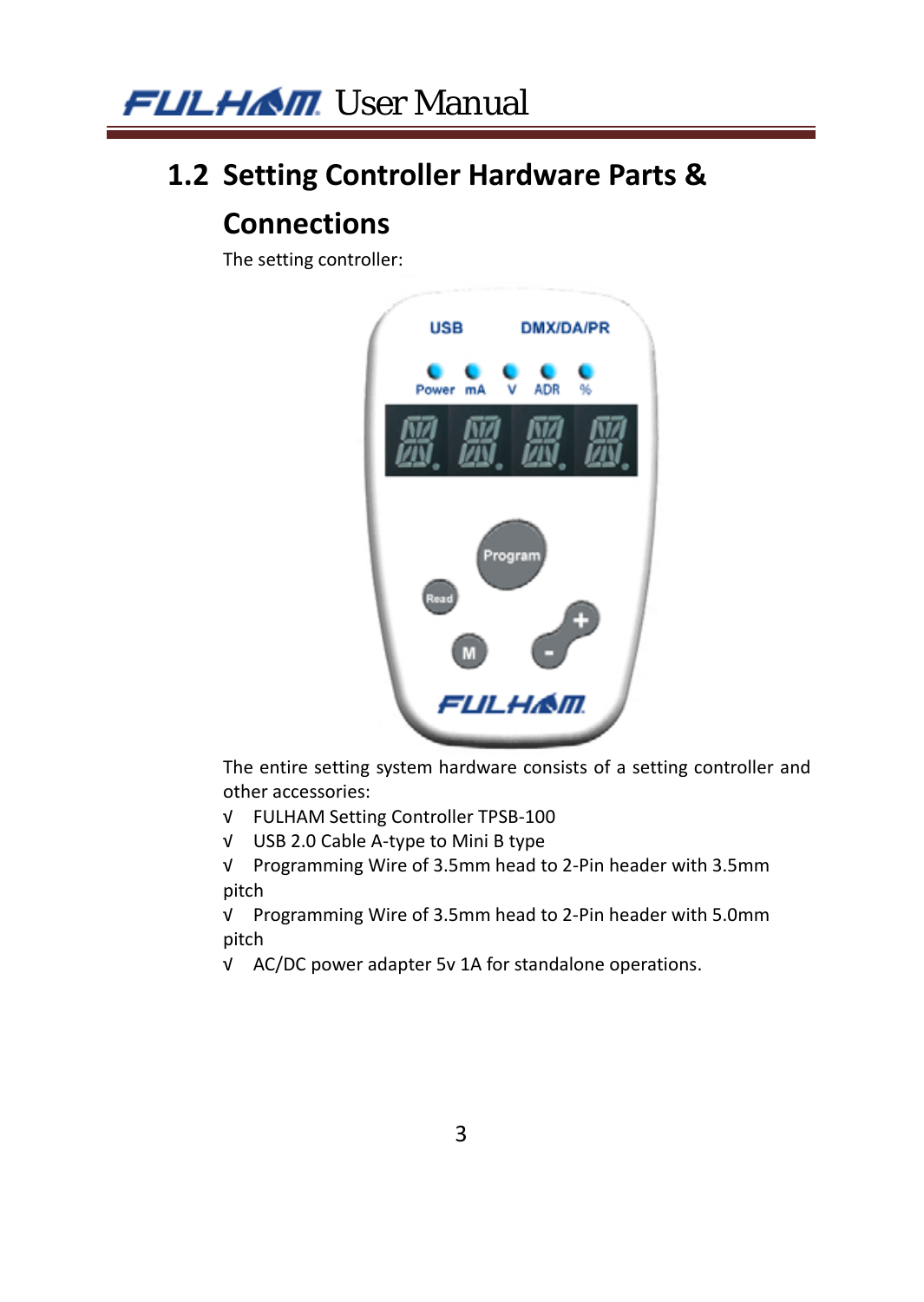### **FULHAM** User Manual



The hardware configuration and connections:

a. Plug the USB cable into the setting controller, then connect the cable to a host PC or power adapter for standalone mode operation.

b. Connect the controller to the DUT (Device Under Test or the LED driver) by using the programming wire with the appropriate pitch. NOTE the POLARITY markings on the pin side of the programming wire correspond to the Polarity markings on the DUT.

c. The controller will automatically power up and be ready for use.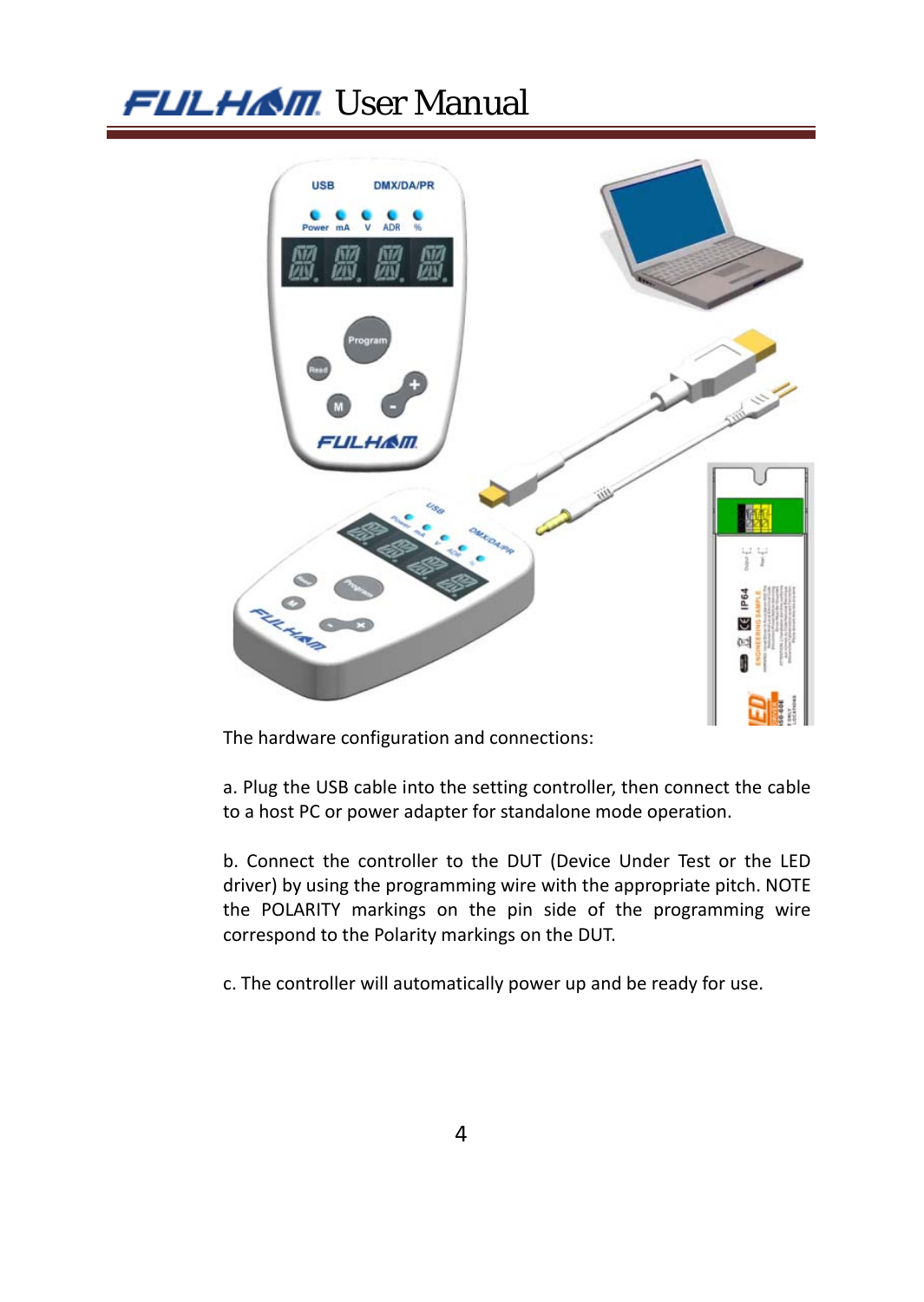#### **1.3 Host PC Hardware & Software**

#### **Requirements**

The minimum computer hardware required to install and run Setting Tool Software:

- √ 1GHz CPU
- √ 512MB RAM
- √ USB Port 2.0/3.0

√ The Setting Tool Software supports the following Windows OS Family:

> Windows XP SP2 and above (32 & 64 bit) Windows Vista/Windows 7 (32 & 64 bit) Windows 8 (32 & 64 bit)

The Setting Tool Software is a Windows PC application software from Fulham. This PC software can help our customers easily configure the LED drivers.

This software can be downloaded from FULHAM website.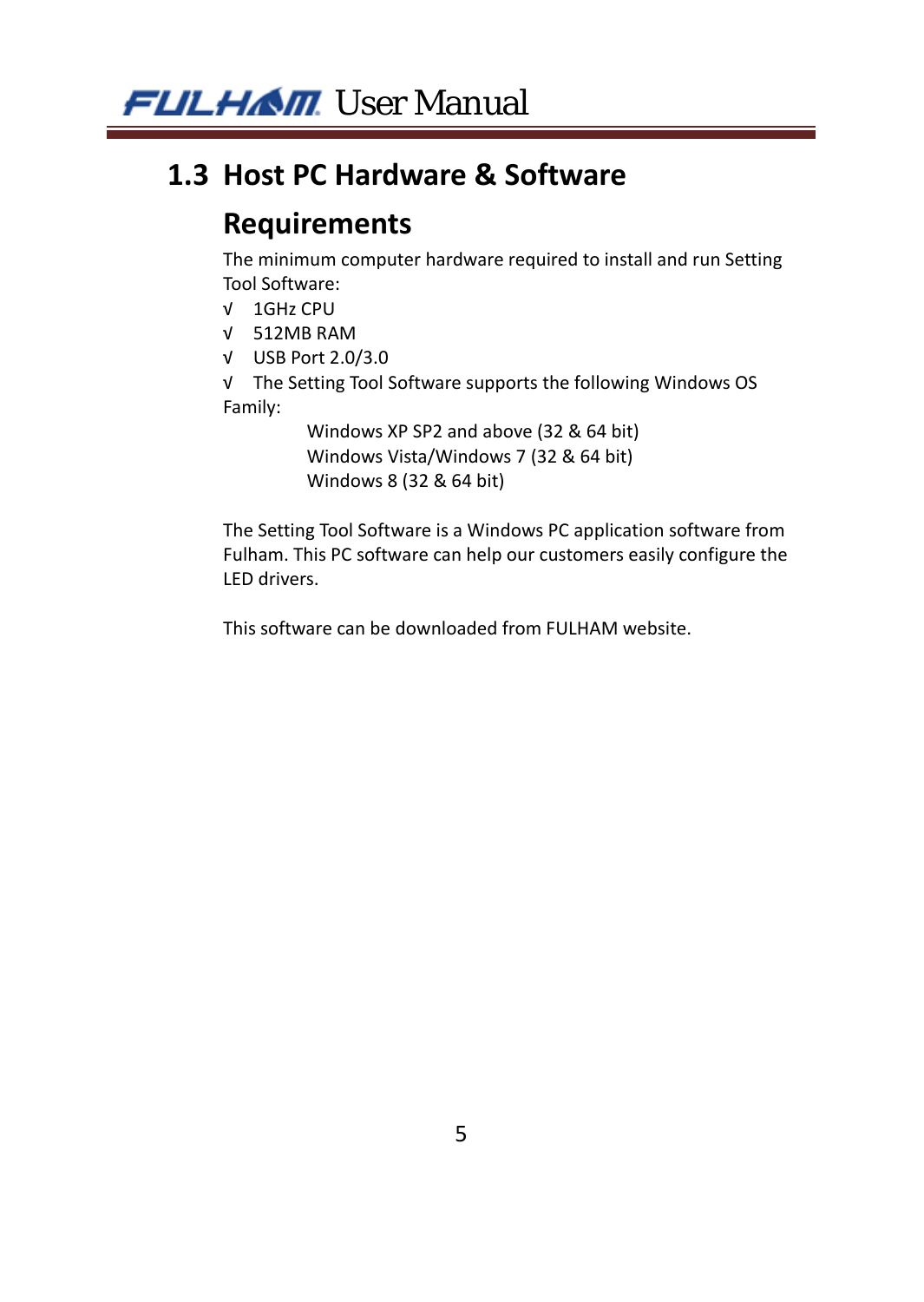**FLIL HAIT** User Manual

#### **2. Tool Software and Drivers Installation**

#### **2.1 Install the USB driver for the Setting**

#### **Controller**

Before installing the USB driver and the Tool Software, it is strongly recommended for users to check whether the host PC already has the FTDI USB bridge driver installed. This procedure is suggested to avoid any unforeseen conflicts with the operating system of the PC. If the legacy version of the FTDI driver has been installed or any problems are encountered during the USB connection, the following FTDI Clean Utility can help users clean any previous driver installation safely.

|                                                      | FTDI |              |
|------------------------------------------------------|------|--------------|
|                                                      | Chip |              |
| <b>VID [Heal]</b><br><b>FTDI</b><br><b>FID (Hes)</b> |      | Clean System |
|                                                      |      | Eur          |

In most case Windows automatically locates and installs the driver for new found hardware. However, in case the OS does not automatically install, a manual installation of the USB driver is recommended using the following steps:

Step1: Find the USB driver setup executable file, then run with administration privileges.





CDM v2.12.00 WHQL Certified.rar

For the FTDI FT230XS USB driver we recommend you to install with version 2.12.00 or higher. The latest FT230XS USB2COM bridge driver software can be downloaded from FTDI official website: http://www.ftdichip.com/FTDrivers.htm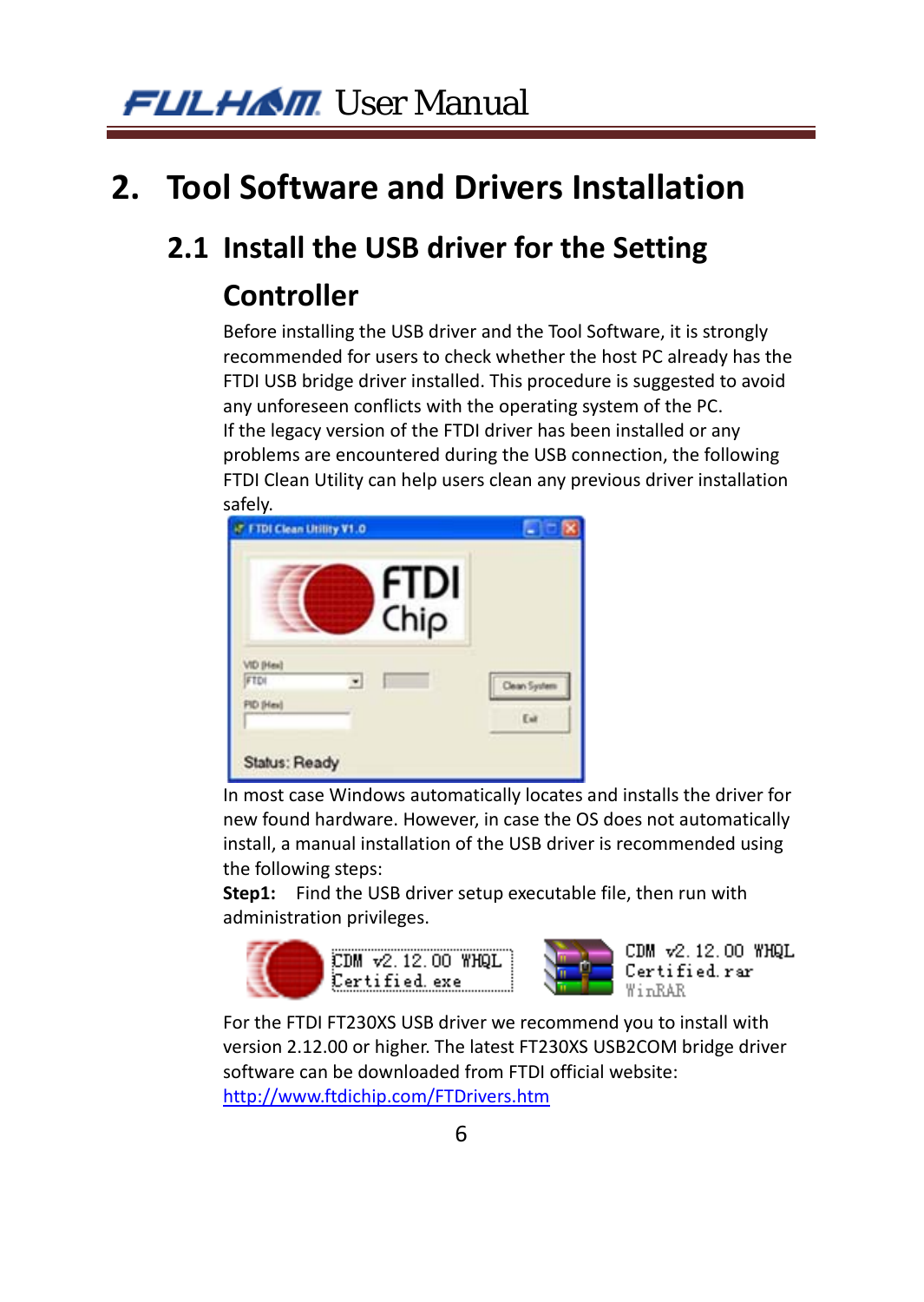#### **FLILHAM** User Manual

**Step2:** Proceed with the installation instructions and the driver will automatically choose the right Windows OS version to finish the installation.

**Step3:** After finishing the installation please confirm the driver information shown in the 'Control Panel/Installation and Uninstallation' section to confirm the successfully installation of USB driver.



#### **2.2 Install the Tool Software on a PC**

The Setting Tool Software is an easy to install freeware with a very simple installation procedure.

The setup file is in the installation package as following:



By running the "setup.exe" file, the installation guide will automatically install the PC Setting Tool Software on your computer while the user only needs to choose the installation directory. After setting up and restarting the PC, the software is ready to run. The installation package can be downloaded from the official website of Fulham Inc.

To prevent the possibility of encountering compatibility problems in the latest versions of Windows OS such as Windows7/8, it is preferred to start the program under compatible mode of Windows XP (Service Pack 2).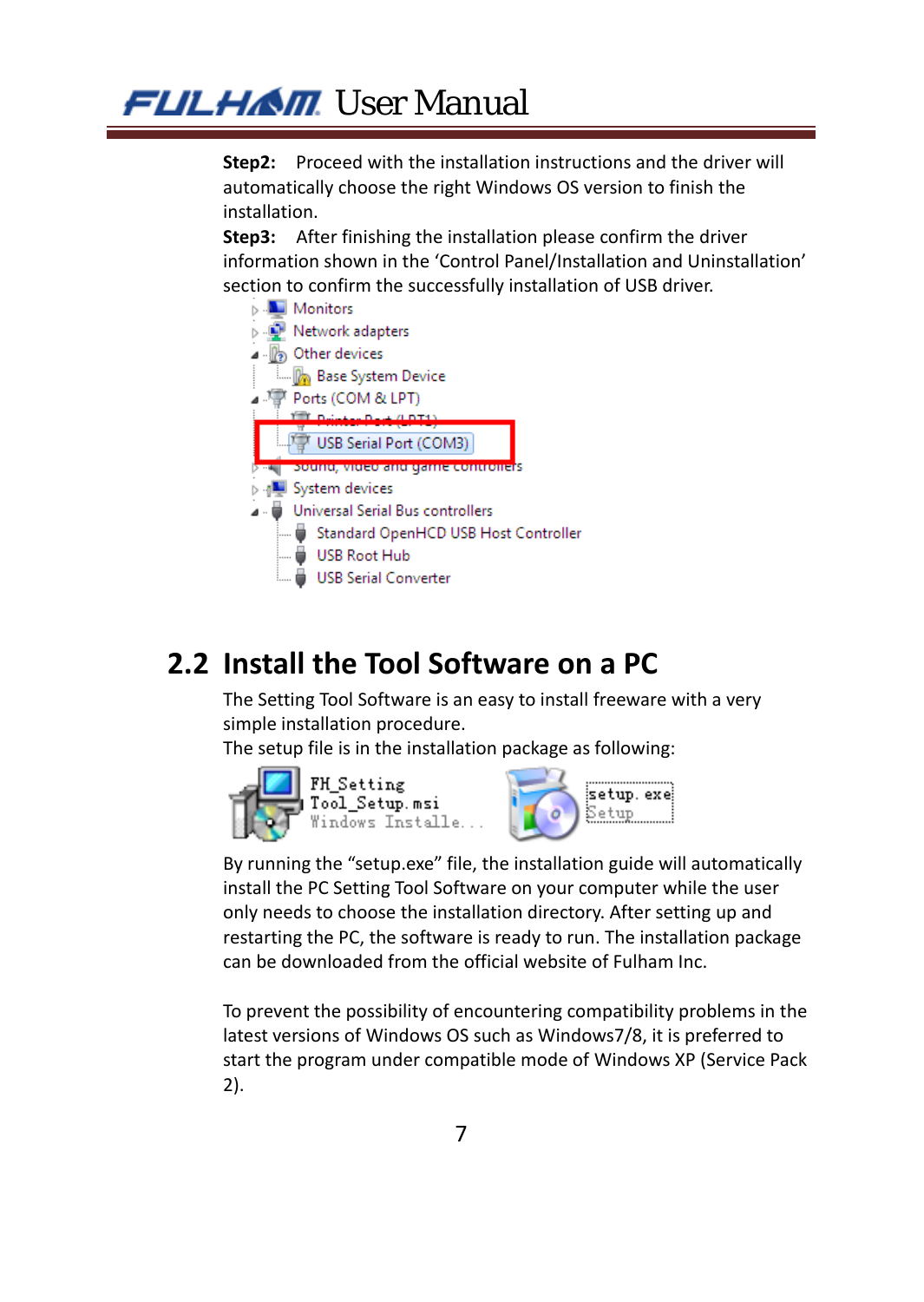**FLILHAM** User Manual

#### **3. How to use the Setting Controller**

#### **3.1 SIMPLE MODE operation ‐ I/V setting**

The Setting Controller enters SIMPLE MODE operation automatically after powering up with a short BEEP sound indicating its valid hardware self‐checks, and then the LED digits will display "**SIMP**"‐"**ModE**". The user is able to use the normal Current or Voltage setting functions following the sequences below:

⊿ Press the "**M**" button to switch items between "Current(mA)" and "Voltage(V)" with "**ISET**"/"**VSET**" display indication.

⊿ Press the "**+**" or "**‐**" button to adjust the shown decimal value about to set.

⊿ Press the "**Read**" button to read out current/voltage value in the driver and display. When reading DUT failed, the screen digits would show "**E‐02**" or "**E‐03**" error code. After a successful reading the Controller would beep and show "**R‐I**"/"**R‐V**" and the read out value in alternative cycling.

⊿ Press the "**Program**" button to program current setting value into the DUT. After successful writing the Controller would beep then show "**OK**" and the setting current value in alternative cycling. If the process failed, it would show "**E‐02**" or "**E‐03**" error code.

*Note: Programming a 0 value current into the DUT makes its R‐SET function enabled.*

#### RECORD LIST Mode:

In any status of the SIMPLE MODE, press the "**M**" button for over 2 seconds long to enter the RECORD LIST mode. The Setting Controller will show "**SAVE**" or "**SAME**" after entering this mode. " **SAME**" means the current parameters have already been saved in the Record List before. It will then wait for the user to select whether to save or read the recorded setting parameters by pressing "**+**" or "**‐**" button to cycle items. The user can handle different record sets by selecting "**OPEN**", "**DEL**" and "**BACK**" options or recall one single current value/record set group(in Full Mode) to current memory, in the end by pressing the "**M**" button when the " **EXIT**" shows to quit.

AUTO PROGRAM Mode: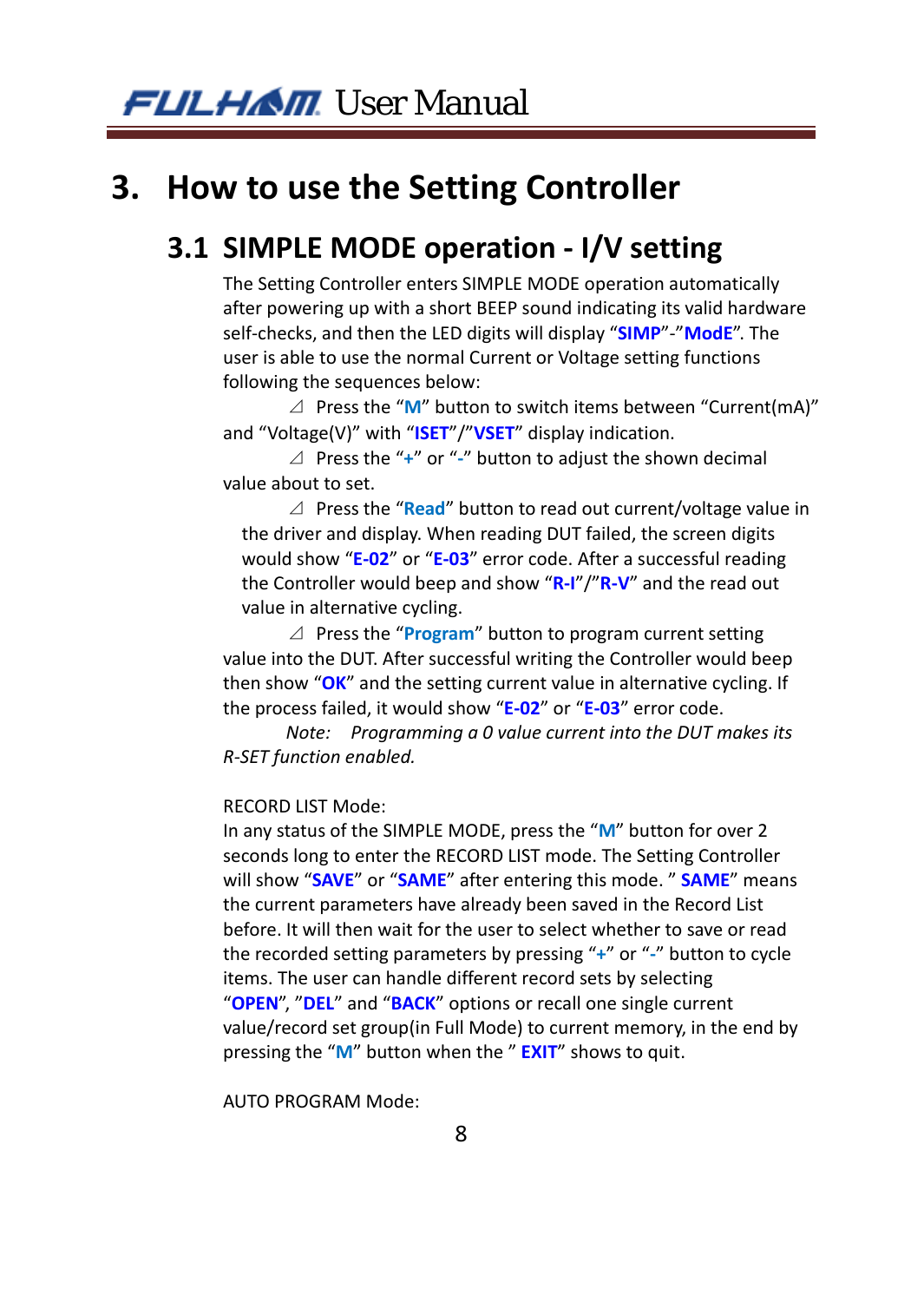In order to program the same type DUT efficiently in a high volume batch operation flow, the user can start an AUTO PROGRAM Mode by pressing and holding the "**Program**" button after all the parameter values have been properly set in the Setting Controller. When the Controller shows "**AUTO**", the user can press the "**Program**" button quickly 3 times to confirm entering the AUTO PROGRAM Mode or to cancel the operation.

The controller will show "**CHEK**" and keep the dot of the last digit bright all the time to indicate a valid AUTO PROGRAM Mode. In this mode, the operator can put down the Setting Controller and keep plugging in and removing the DUT by using a dedicated pin‐head programming wire. In this batch operating mode, if a driver programming process fails the Controller will indicate an "**E‐03**" error and make a short beep sound. Otherwise it will show "**OK**" to indicate a successful programming process.

Finally, the user can press and hold the "**Program**" button again until "**MENU**" is displayed, next quickly press the "**Program**" button 3 times to quit this AUTO PROGRAM Mode.

#### **3.2 FULL MODE operation ‐ all features setting**

The Setting Controller will enter FULL MODE by pressing and holding both the "**M**" & "**‐**" buttons down until "**FuLL**"‐"**ModE**" is displayed while in the normal SIMPLE MODE operation. Next quickly press the "**Program**" button 3 times to make the Setting Controller enter the FULL MODE operation. After that, "**READ**" is shown to start getting full mode parameters value from the DUT or "**CHEK**" is shown if no DUT is connected.

After entering this mode, pressing the "**Read**" button on the Setting Controller will allow you to read out all the parameters of the DUT.

 ⊿ Press the "**M**" button to cycle the display items of the parameters menu.

⊿ Press the "**+**" or "**‐**" button to adjust the shown value for the current item.

 ⊿ Press the "**Read**" button to read out parameters, just like in the SIMPLE MODE operation.

 ⊿ Press the "**Program**" button to program current set parameter values into the DUT while the Controller showing "**REDY**".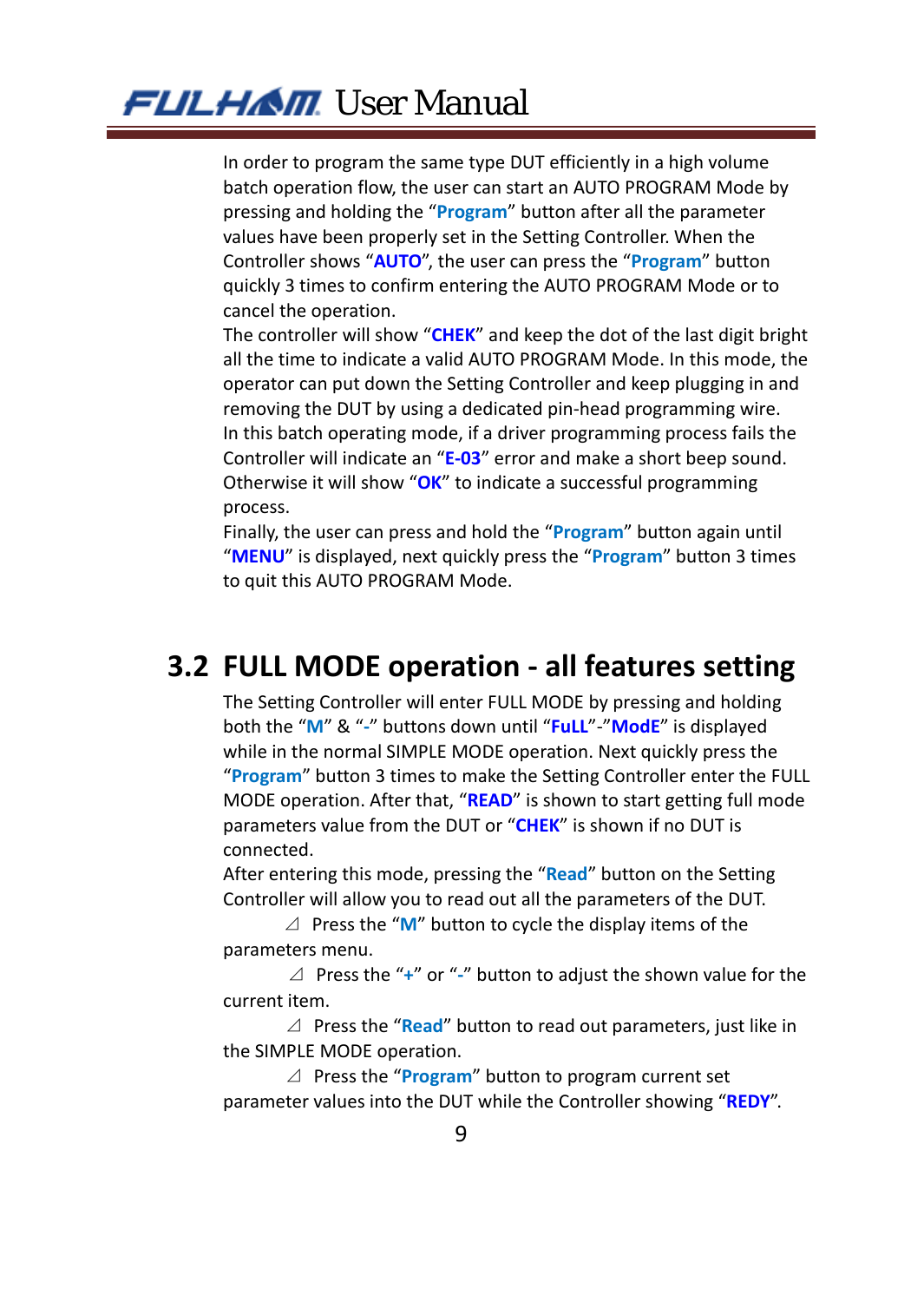#### RECORD LIST Mode:

The same as SIMPLE MODE operation, while the cycle showing parameters are not Current Values but index numbers of the setting parameters.

AUTO PROGRAM Mode: The same as SIMPLE MODE operation.

#### **3.3 Operation Modes Alternating Diagram**



#### **3.4 Operation with Host PC**

Besides the standalone operation, the Setting Controller can also work out in the field by operating with a host PC and the Setting Tool software. Before using the PC software, the hardware connecting set-up must be finished by means of a USB cable to link the Setting Controller with a windows OS PC or laptop.

For more information, please refer to the chapter 4: how to use the Setting Tool PC Software.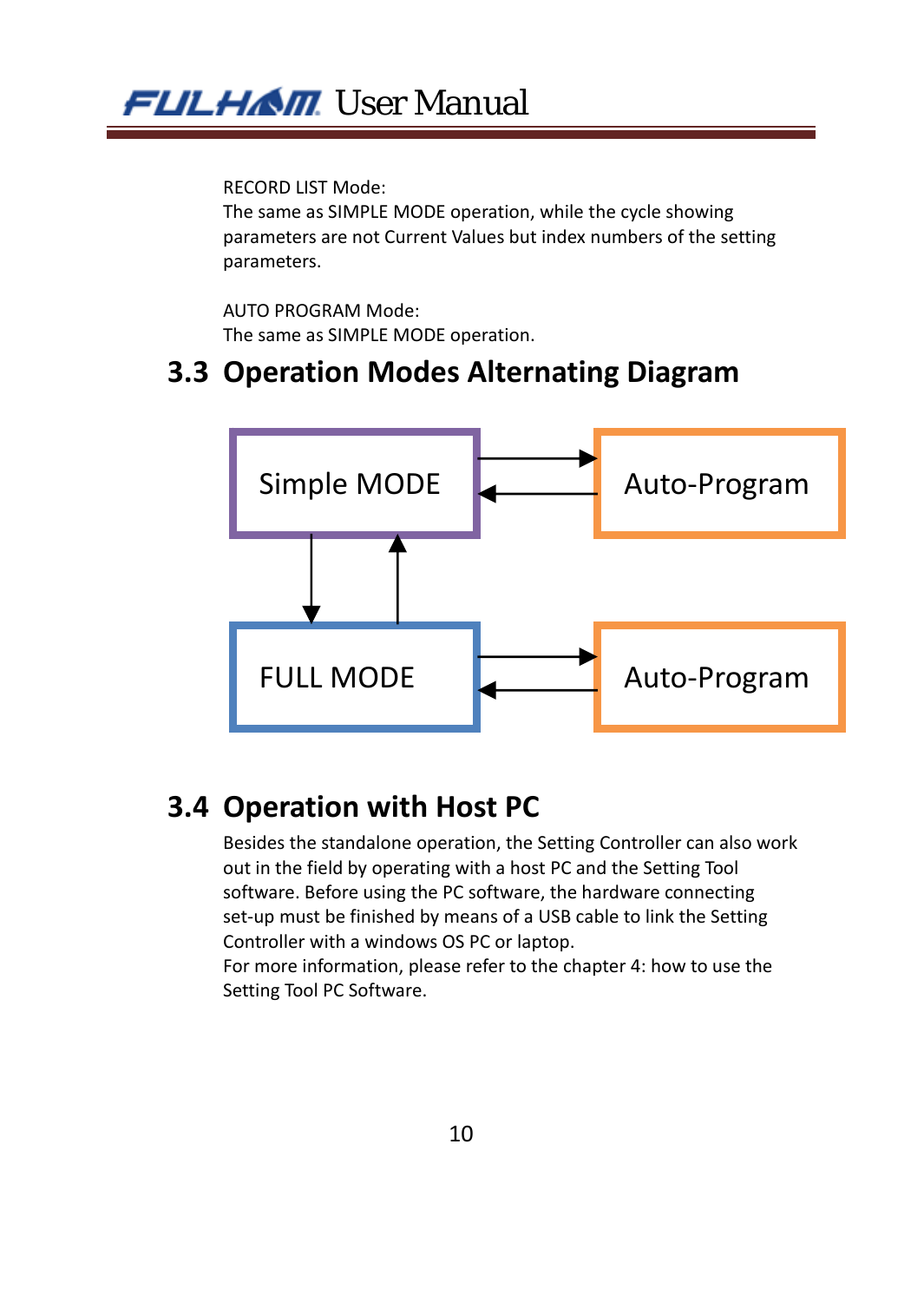#### **3.5 Setting Items**

The setting items in the Setting Controller are also divided into SIMPLE MODE and FULL MODE groups and all the implemented function items can be found in the following table:

| No. | <b>ITEMS</b>                                               | <b>MODE</b>   |
|-----|------------------------------------------------------------|---------------|
|     |                                                            |               |
| 1   | Current: 0-6000 (mA), 0 for R-SET, actual range limited by | <b>SIMPLE</b> |
|     |                                                            |               |
|     | DUT                                                        |               |
| 2   | Voltage: 0-400 (v)                                         | <b>SIMPLE</b> |
|     |                                                            |               |
| 3   | CURV: DALI/LINE/LOG/CUST, to select the 3 different        | <b>FULL</b>   |
|     |                                                            |               |
|     | dimming curve types, or get custom curve from PC.          |               |
|     |                                                            |               |
| 4   | MinDim: Set a minimum dimming level of the output.         | <b>FULL</b>   |

Note: the setting items may various to dedicated LED driver types which would have different functions.

#### **3.6 Error Code Message**

The message code shown on the LED digits demonstrates some error message and other operating status information for users to make proper decision:

- →**E‐01**: Connection & communication failed
- →**E‐02**: Read DUT parameter failed
- →**E‐03**: Write DUT parameter failed
- →**E‐04**: Save Rec. data failed
- →**CHEK**: Check driver working status, or connection status
- →**SAME**: Parameter already saved in Rec. Mode
- →**REDY**: All setting parameters were finished and OK.
- →**AUTO**: Ready to go to automatic program mode
- →**MANU**: Ready to go to manual program mode

#### **3.7 Beep Sound Message**

The sound message from the beeper demonstrates working mode switching or an operation result:

→**Mode Switching**: on entering SIMPLE MODE, FULL MODE, short beep twice.

- →**Operation Success**: on PROG or READ success, beep one time.
- →**Operation Failed**: on PROG or READ failure, short beep 3 times.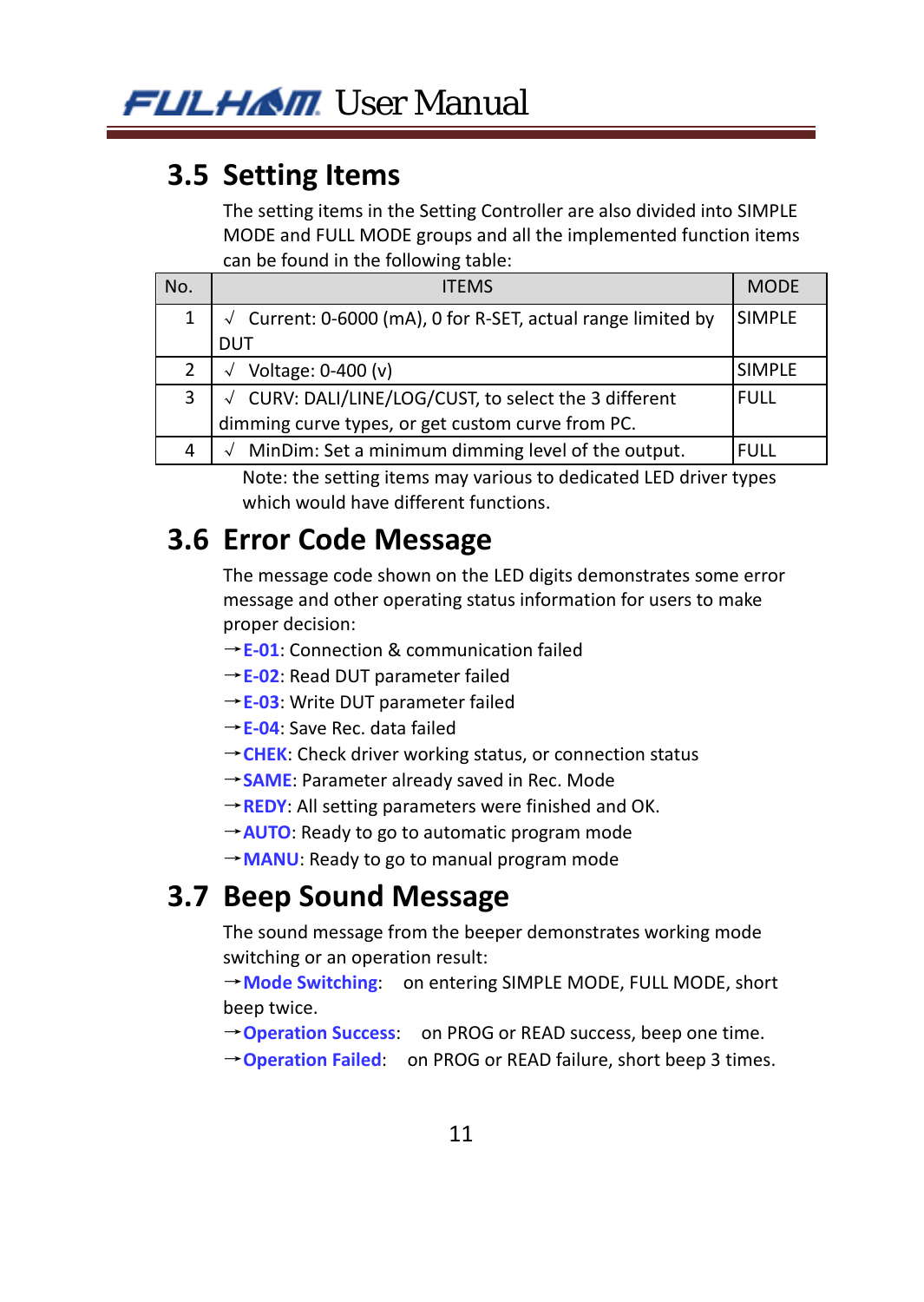### **4. How to use the Setting Tool PC Software**

*Note: this Fulham Setting Tool software is under continuous developing so the following description may vary in details with actual dedicated version.* 

While the proper hardware connections have been set up according to the chapter 1.2 & 1.3, it is ready to run with the application FULHAM Setting Tool software on PC.

After launching the program, the user can find several functional tabs which can be alternatively selected. The CURRENT SETTING and VOLTAGE SETTING tabs are practical simple working modes to satisfy user's purpose by simply read or write V/I values directly. And even more, auto‐program is supported.



If the communication has been successfully set up between the PC and the Setting Controller, an information tip will show up on the status panel indicating it is connected.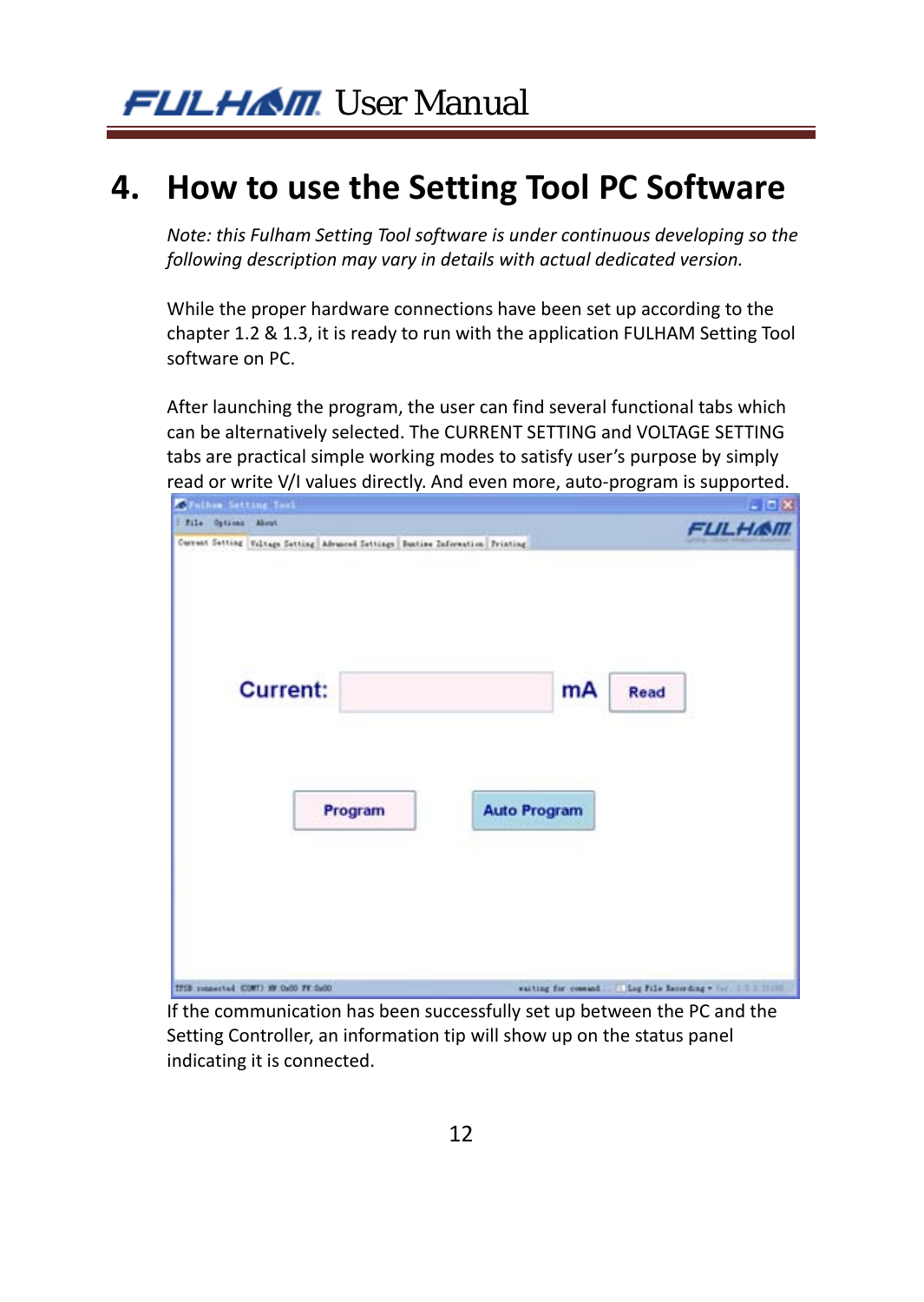| TPSB connected (COM7) HW:0x00 FW:0x00 |  |  |  |  |
|---------------------------------------|--|--|--|--|
|---------------------------------------|--|--|--|--|

If this message doesn't show after setting up the USB connection, the user needs to check the USB cable connection between the Setting Controller and PC. The software can automatically recover the connection when the USB cable is disconnected and reconnected again.

The 3<sup>rd</sup> tab page shows the advanced parameter setting functions for fine tuning the DUT drivers.

| <b>E-File Optime About</b>                                                     |                   |                               |                 | <b>FULHAM</b> |  |
|--------------------------------------------------------------------------------|-------------------|-------------------------------|-----------------|---------------|--|
| Current Setting Valtage Setting Advenced Settings Ingtine Information Printing |                   |                               |                 |               |  |
| <b>SUT Information</b>                                                         |                   |                               |                 |               |  |
| Driver TIFE                                                                    |                   |                               | TIMILNO108P-40E | <b>READ</b>   |  |
| briver SFD                                                                     |                   | YO FULHIM FULL-WEND FUND DEMO |                 |               |  |
| Current                                                                        |                   |                               |                 |               |  |
| <b>Sat Current:</b>                                                            |                   |                               | $345 - 44$      |               |  |
| Velhage-                                                                       |                   |                               |                 |               |  |
| fat Editar                                                                     |                   |                               | l s             |               |  |
| <b>Bissing Settings</b>                                                        |                   |                               |                 |               |  |
| <b>Bisinus Die Level:</b>                                                      |                   |                               | $45 - 1$        |               |  |
| <b>Disning Curve:</b>                                                          |                   | tist                          |                 |               |  |
| <b>IALI Settings</b>                                                           |                   |                               |                 |               |  |
| DALL Address (\$240 OR.T)                                                      |                   |                               | 13              |               |  |
| DED-512 Sattings                                                               |                   |                               |                 |               |  |
| DET Address:                                                                   |                   |                               | 502             |               |  |
| Terninal Besistance                                                            |                   | OTH                           | ® x0            |               |  |
| Subti-Chasnel Similage Setting                                                 |                   |                               |                 |               |  |
| Channel Bulki-City                                                             | <b>ANTIQUEL -</b> |                               | That are        |               |  |
| Program                                                                        | <b>Save</b>       |                               | Clear           |               |  |

Other Functions on the Setting Tool PC Software:

→**Runtime Information**: To read out the DUT total runtime, output time with loading, working time in different temperature zones and current PCB temperature, then to plot a diagram or a graph demonstrating temperature versus time data.